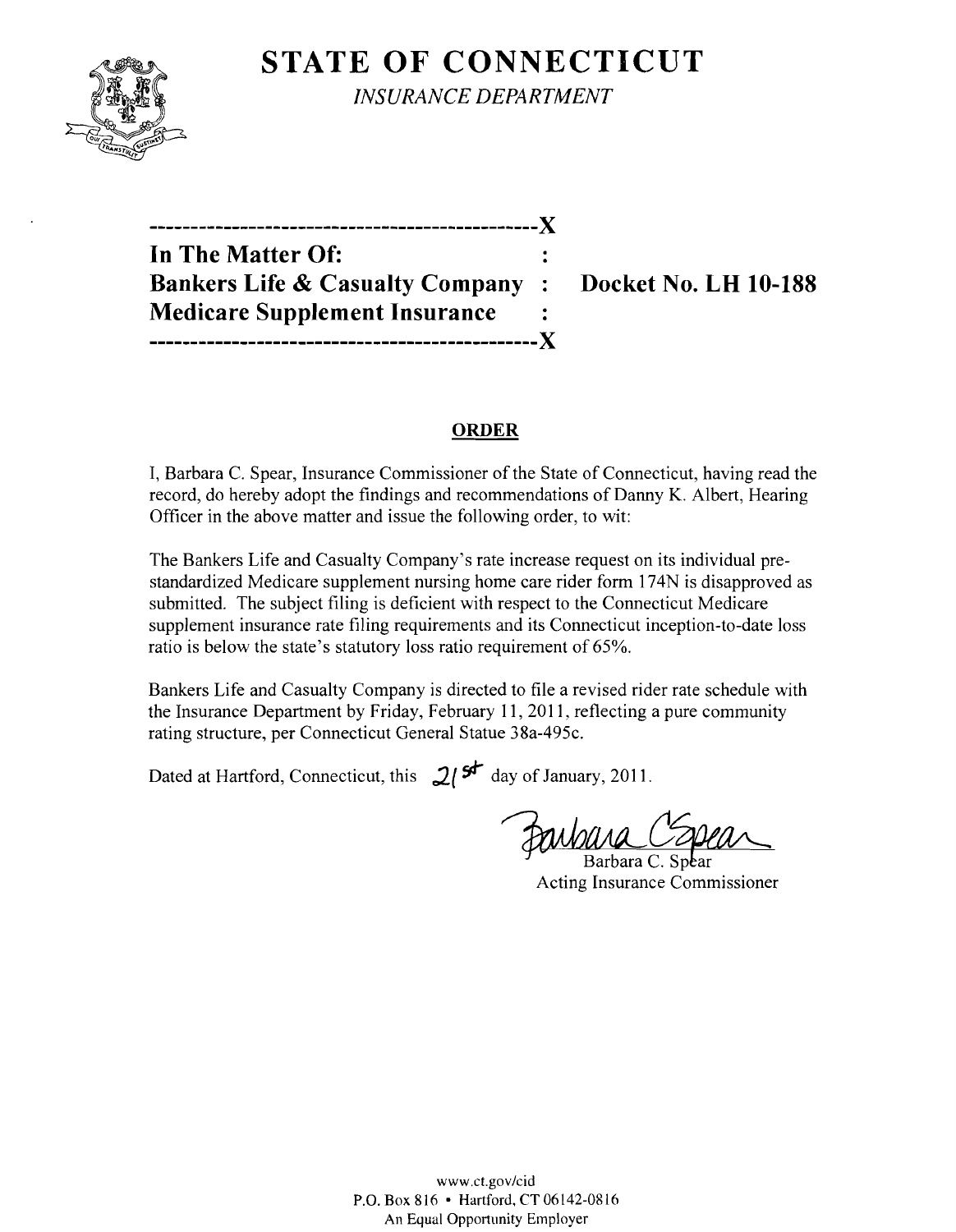# **STATE OF CONNECTICUT**



*INSURANCE DEPARTMENT* 

**In The Matter Of: Bankers Life & Casualty Company : Docket No. LH 10-188 Medicare Supplement Insurance -----------------------------------------------)(** 

## **PROPOSED FINAL DECISION**

# 1. **INTRODUCTION**

The Insurance Commissioner of the State of Connecticut is empowered to review rates charged for individual and group Medicare supplement policies sold to any resident of this State who is eligible for Medicare. The source for this regulatory authority is contained in Chapter 700c and Section 38a-495a of the Connecticut General Statutes.

After due notice a hearing was held at the Insurance Department in Hartford on January 6, 2011 to consider whether or not the rate increase requested by Bankers Life and Casualty Company on its individual pre-standardized Medicare supplement nursing home care rider form 174N should be approved.

No members from the general public attended the hearing.

No representative from Bankers Life and Casualty Company attended the hearing.

The hearing was conducted in accordance with the requirements of Section 38a-474, Connecticut General Statutes, the Uniform Administrative Procedures Act, Chapter 54 of the Connecticut General Statutes, and the Insurance Department Rules of Practice, Section 38a-8-1 et seq. of the Regulations of Connecticut State Agencies.

A Medicare supplement (or Medigap) policy is a private health insurance policy sold on an individual or group basis which provides benefits that are additional to the benefits provided by Medicare. For many years Medicare supplement policies have been highly regulated under both state and federal law to protect the interests of persons eligible for Medicare who depend on these policies to provide additional coverage for the costs of health care.

Effective December 1,2005, Connecticut amended its program of standardized Medicare supplement policies in accordance with Section 38a-495a of the Connecticut General Statutes, and Sections 38a-495a-l through 38a-495a-21 of the Regulations of Connecticut Agencies. This program, which conforms to federal requirements, provides that all insurers offering Medicare supplement policies for sale in the state must offer the basic "core" package of benefits known as Plan A. Insurers may also offer anyone or more of eleven other plans (Plans B through L).

> www.ct.gov/cid P.O. Box 816 • Hartford, CT 06142-0816 An Equal Opportunity Employer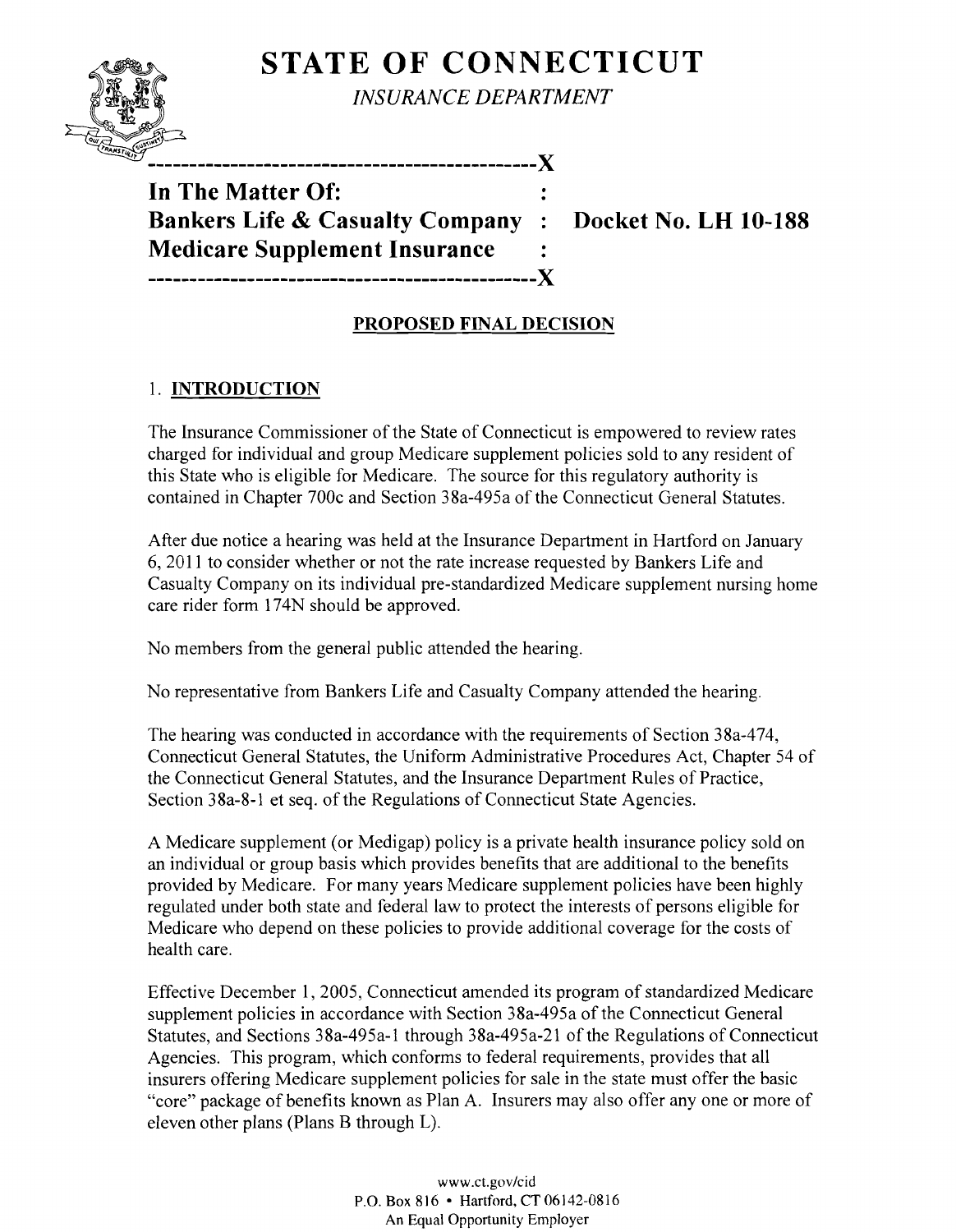Effective January 1, 2006, in accordance with Section 38a-495c of the Connecticut General Statutes (as amended by Public Act 05-20) premiums for all Medicare supplement policies in the state must use community rating. Rates for Plans A through L must be computed without regard to age, gender, previous claims history or the medical condition of any person covered by a Medicare supplement policy or certificate.

The statute provides that coverage under Plan A through L may not be denied on the basis of age, gender, previous claims history or the medical condition of any covered person. Insurers may exclude benefits for losses incurred within six months from the effective date of coverage based on a pre-existing condition.

Effective October 1, 1998, carriers that offer Plan B or Plan C must make these plans as well as Plan A, available to all persons eligible for Medicare by reason of disability.

Insurers must also make the necessary arrangements to receive notice of all claims paid by Medicare for their insureds so that supplemental benefits can be computed and paid without requiring insureds to file claim forms for such benefits. This process of direct notice and automatic claims payment is commonly referred to as "piggybacking" or "crossover".

Sections 38a-495 and 38a-522 of the Connecticut General Statutes, and Section 38a-495a-10 of the Regulations of Connecticut Agencies, state that individual and group Medicare supplement policies must have anticipated loss ratios of 65% and 75%, respectively. Under Sections 38a-495-7 and 38a-495a-1O of the Regulations of Connecticut Agencies, filings for rate increases must demonstrate that actual and expected losses in relation to premiums meet these standards, and anticipated loss ratios for the entire future period for which the requested premiums are calculated to provide coverage must be expected to equal or exceed the appropriate loss ratio standard.

Section 38a-473 of the Connecticut General Statutes provides that no insurer may incorporate in its rates for Medicare supplement policies factors for expenses that exceed 150% of the average expense ratio for that insurer's entire written premium for all lines of health insurance for the previous calendar year.

#### II. **FINDING OF FACT**

After reviewing the exhibits entered into the record of this proceeding, the testimony of the witnesses, and utilizing the experience, technical competence and specialized knowledge of the Insurance Department, the undersigned makes the following findings of fact:

- 1. Bankers Life and Casualty submitted a 30% rate increase proposal for nursing home care rider form 174N.
- 2. The proposed rate for this individual pre-standardized policy form is expected to satisfy the Connecticut regulatory loss ratio requirement of 65%.
- 3. The proposed rate is intended to be effective through year-end 2011.
- 4. Bankers did not certify that their expense factors are in compliance with Section 38a-473, e.G.S..